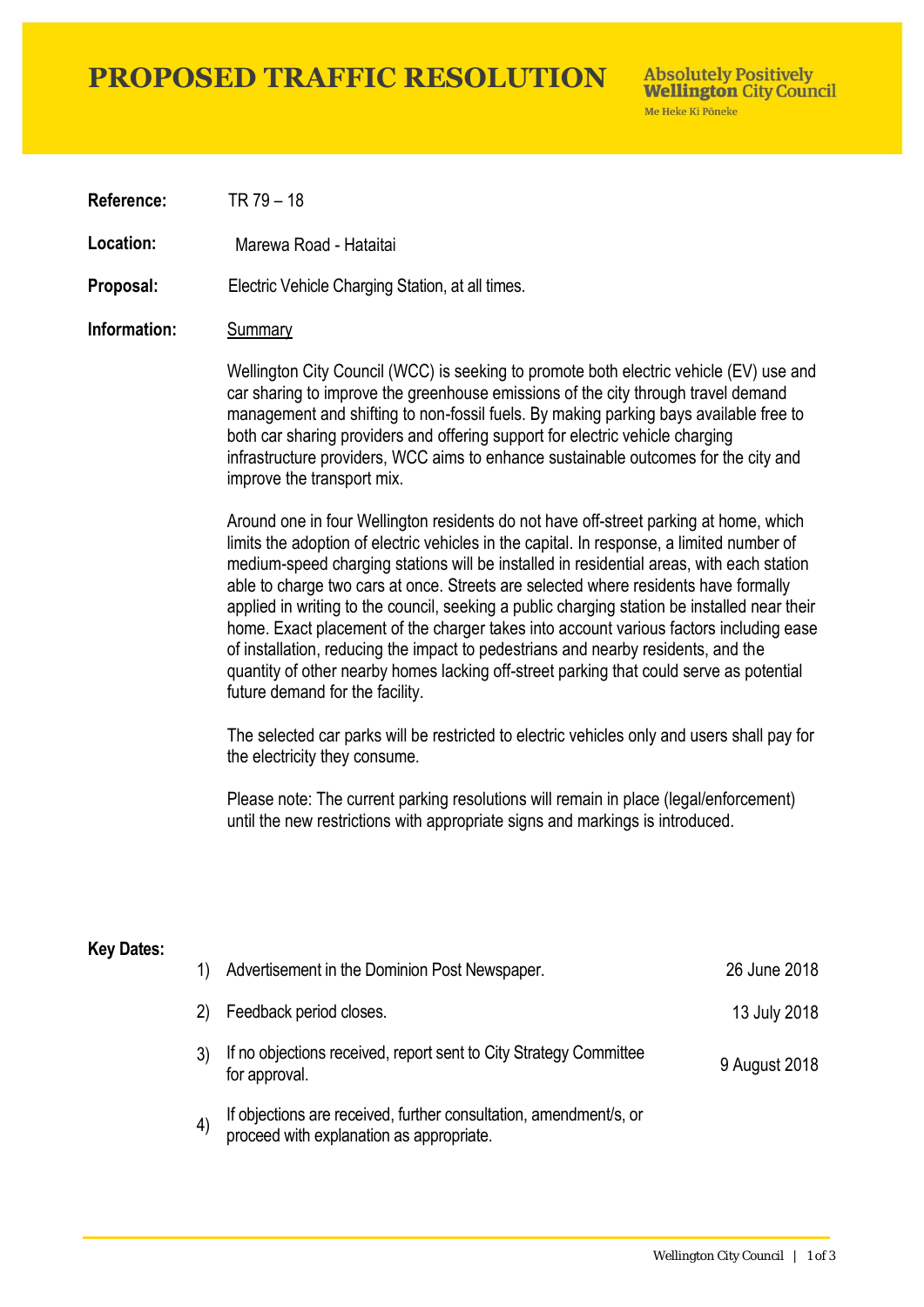## **PROPOSED TRAFFIC RESOLUTION**

### **Legal Description:**

*Add to Schedule B (Class Restricted) of the Traffic Restrictions Schedule* 

| <b>Column One</b> | <b>Column Two</b>                                                                | <b>Column Three</b>                                                                                                                                                                                                                                       |
|-------------------|----------------------------------------------------------------------------------|-----------------------------------------------------------------------------------------------------------------------------------------------------------------------------------------------------------------------------------------------------------|
| Marewa Road       | Parking place in the form<br>of electric vehicles only<br>parking, at all times. | East side, commencing 196.8 metres<br>north of its intersection with Upoko<br>Road (Grid coordinates<br>$X = 1,750,282.230$ m<br>$Y = 5,426,335.730 \text{ m}$ and extending<br>in a northerly direction following the<br>eastern kerbline for 12 metres. |

**Date:** 20/06/18

**Prepared By:** Charles Kingsford **(Principal Traffic Engineer, T/L) Approved By:** Steve Spence **(Chief Advisor, Transport & Infrastructure)**

### **WCC Contact:**

Sigurd Magnusson **Sustainability Advisor**

Wellington City Council 101 Wakefield Street / PO Box 2199, Wellington Phone: +64 4 803 8697 Email: electricvehicles@wcc.govt.nz